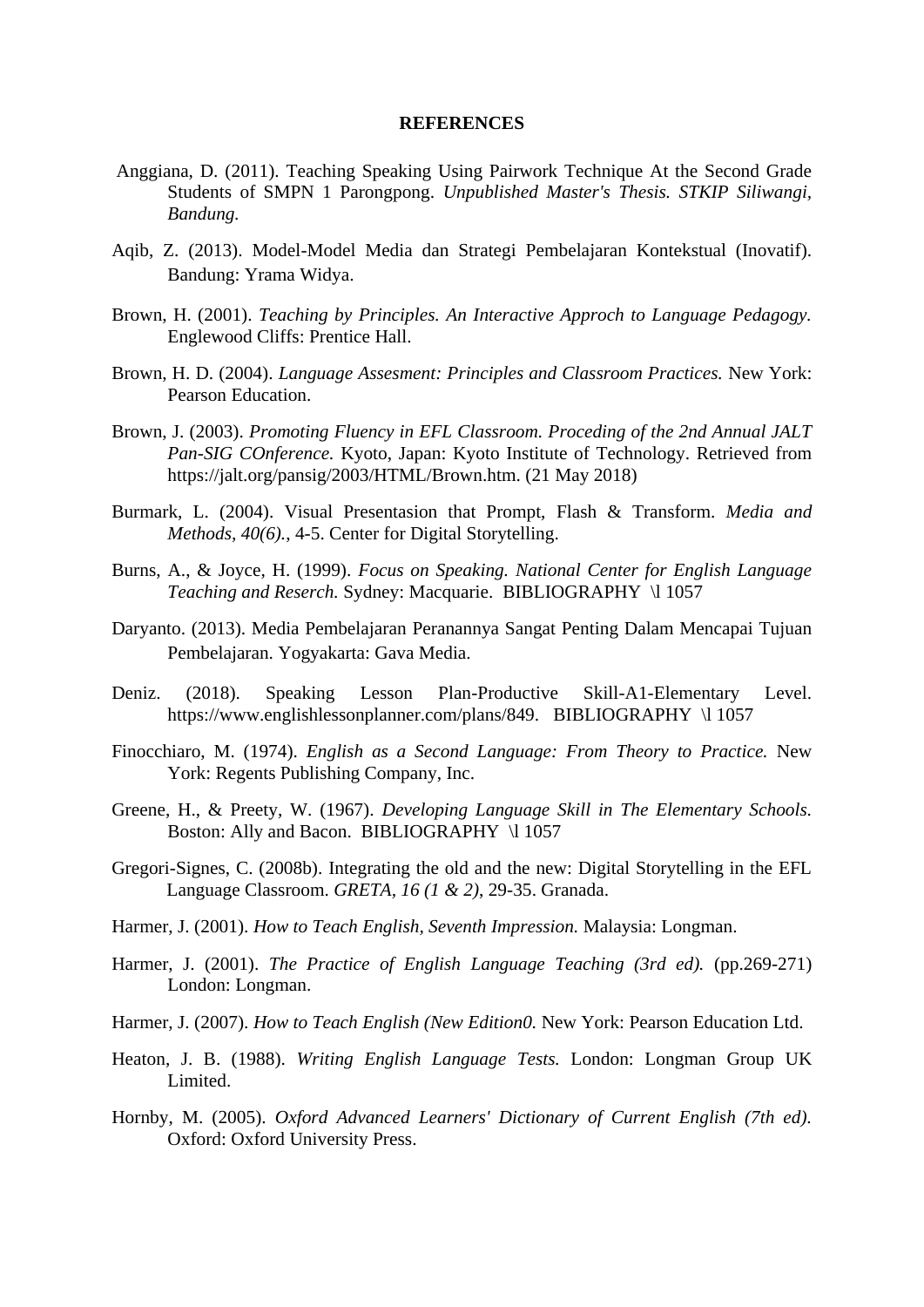- Hotman, E. A. (2010). Video Production and Language Learning. *Divisproject.eu.divisproject, n.d. Web*.
- Hronova, K. (2011). *Using Digital Storytelling in The English Language Classroom.* Brno: Masaryk University.
- Hughes, R. (2002). *Teaching and Researching Speaking.* Edinburgh: Pearson Education.
- Julia, H. T. (2015). Telling Tales: Unsing Storytelling to Teach EFL Kindergarten Students in Taiwan. *International Journal of Research Studies in Education*, 4(4), 13-25. doi: 10.5861/ijrse.2015.848.
- Kayi, H. (2006). *Teaching Speaking: Activities to Promote Speaking in a Second Language. (The Internet TESL Journal, Vol. XII, No. 11, November 2006).* Nevada: University of Nevada.
- Marwanto, R. (2015). Panduan Ujian Praktik Speaking SMP/MTS DKI Jakarta tahun 2014- 2015.
- McMillan, J. H. (1984). *Research in Education.* New York: Little Brown and Company.
- Mead, N. A., & Rubin, D. L. (1985). Assessing Listening and Speaking Skills. *Retrieved from http://www.ericdigests.org/pre-923/speaking.htm*. (31 Maret 2018)
- Nation, I., & Newton, J. (2009). *Teaching ESL/EFL Listening and Speaking.* New York: Routledge.
- Nguyen, H. N. (2013). Group Oral Presentation in Bussiness Communication B. Retrieved from https://kitir.kanazawa-it.ac.jp.pdf
- Nunan, D. (1999). *Second Language Teaching and Learning.* Boston: Heinle and Heinle.
- Nunan, D. (2003). Practical English Language Teaching Teacher's Text Book. *McGraw-Hill*.
- Nurhasanah, S. (2008). Improving Speaking Skill Using Information Gap to The Second Year Students in SMA N 1 Tangen (A Classroom Action Research).
- Pardo, B. S. (2014). Digital Storytelling: A Case Study of the Creation and Narration of a Story by EFL Learners.
- Razmi, Sanaz, & Soheila. (2014). Digital Storytelling in EFL Classroom (Oral Presentation of the Story): A Pathway to Improve Oral Production.
- Rokni, S. J., & Qarajeh, M. (2014). Digital Storytelling in EFL Classroom: The Effect on the Oral Performance. *International Journal of Language and Linguistics*.
- Rule, L. (2011). Digital Storytelling: Never has Storytelling Been so Easy or so Powerful. *American Association of School Libraries 50 E*.
- Safdarian, Z. (2013). The Effect of Stories on Young Learners' Proficiency and Motivation in Foreign Language Learning. *International Journal of English and Education , 2(3)*, 200-248.
- Samantary, P. (2016). Use of Storytelling Method to Develop Spoken English Skill. *International Journal of Language & Linguistics, 1(1)*, 40-44.